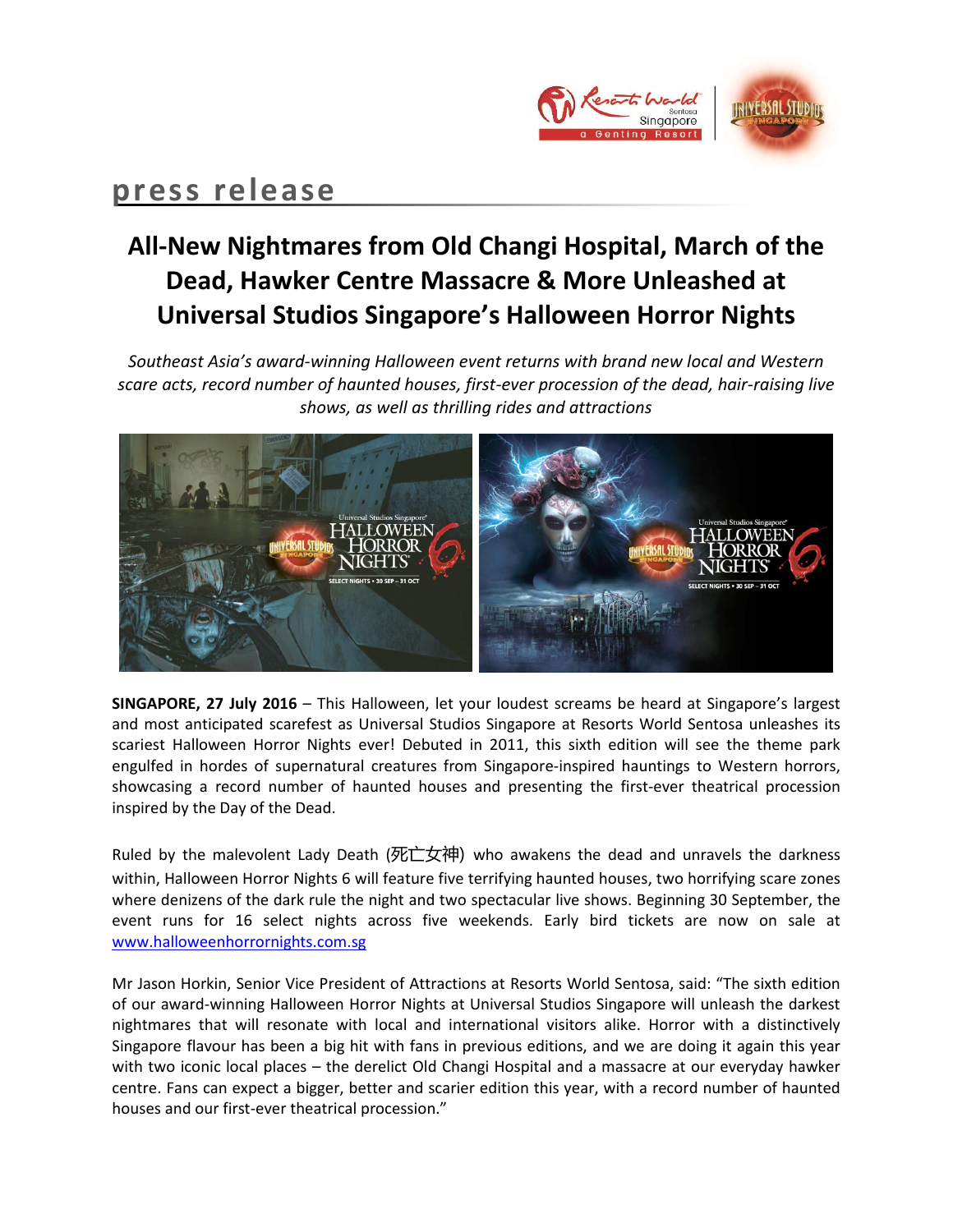

Headlining the haunted houses is the infamous *Old Changi Hospital* (旧樟宜阴魂) which puts Singapore on the map as one of the most haunted places in the world. Visitors who dare enter will chance upon vengeful ghosts from Singapore's bloodiest history – from patients who do not know they are dead to the Pontianak, a female Malay vampire who wanders the hallways.

Mayhem breaks loose at the *Hawker Centre Massacre* (小贩中心食人宴) where a meal turns into a banquet of horror as victims of radioactive food poisoning transform into savage, flesh-eating creatures. Those dying for more scares and screams can step inside *Hu Li's Inn* (狐姬客栈), set in colourful Old Shanghai where demonic shape shifters will claim souls by deadly seduction.

Fans will tremble at the centuries-old wrath of the vengeful DeFeo Witches, awakened by modern-day witchcraft enthusiasts practising rituals in the *Salem Witch House* (塞勒姆女巫之家). Artist Damien Shipman will take fans on a heinous trip down memory lane as he unveils his controversial exhibition titled *Bodies of Work* (血尸秘展). Displayed in a macabre fashion, his twisted memories are played out in this horrific homage to his family who perished tragically in a fire.

Those looking for a skin-crawling experience can enter the forbidden grounds of *Suicide Forest* (自杀森林), one of the scare zones filled with desperate cries and a sinister presence that lures unsuspecting victims to their deaths. Fans can also join the first-ever carnival procession in a zone lined with deadly descendants, exhumed coffins and larger-than-life skeletons, all led by the ominous Lady Death. The procession culminates in an action-packed live show that celebrates the deceased in the haunting *March of the Dead* (死神降世祭典).

Back by popular demand, Jack the Clown will steal the show once again in *Jack's Recurring Nightmare Circus* (杰克重返噩梦马戏团) at Pantages Hollywood Theater. Together with his deranged disciples, he will hunt for killer acts from a live casting call featuring world-class aerialists, acrobats, contortionists and other freaky friends.

Visitors can experience the thrills and scares from 7:30pm on 16 select nights across five weekends starting 30 September. Early bird tickets (S\$51 and S\$56) are available now till 28 August for purchase [online](http://www.halloweenhorrornights.com.sg/) and at Universal Studios Singapore ticket booths. Standard tickets on event nights cost S\$65 and S\$69.

Fans who are dying to relive the scares can purchase the *Frequent Fear Pass* for unlimited visits to all 16 event nights. Those who sign up for the *Behind The Screams* tour can enjoy exclusive sneak peeks into what goes on behind the scenes before showtime. This tour is available on select nights with limited spots, and only for visitors who have signed up for an R.I.P. tour or daytime VIP tour at Universal Studios Singapore.

In addition to the scare acts, fans can continue to experience many of the park's exciting rides and attractions. These include *Battlestar Galactica: HUMAN vs CYLON, TRANSFORMERS The Ride: The Ultimate 3D Battle, Revenge of the Mummy* and more.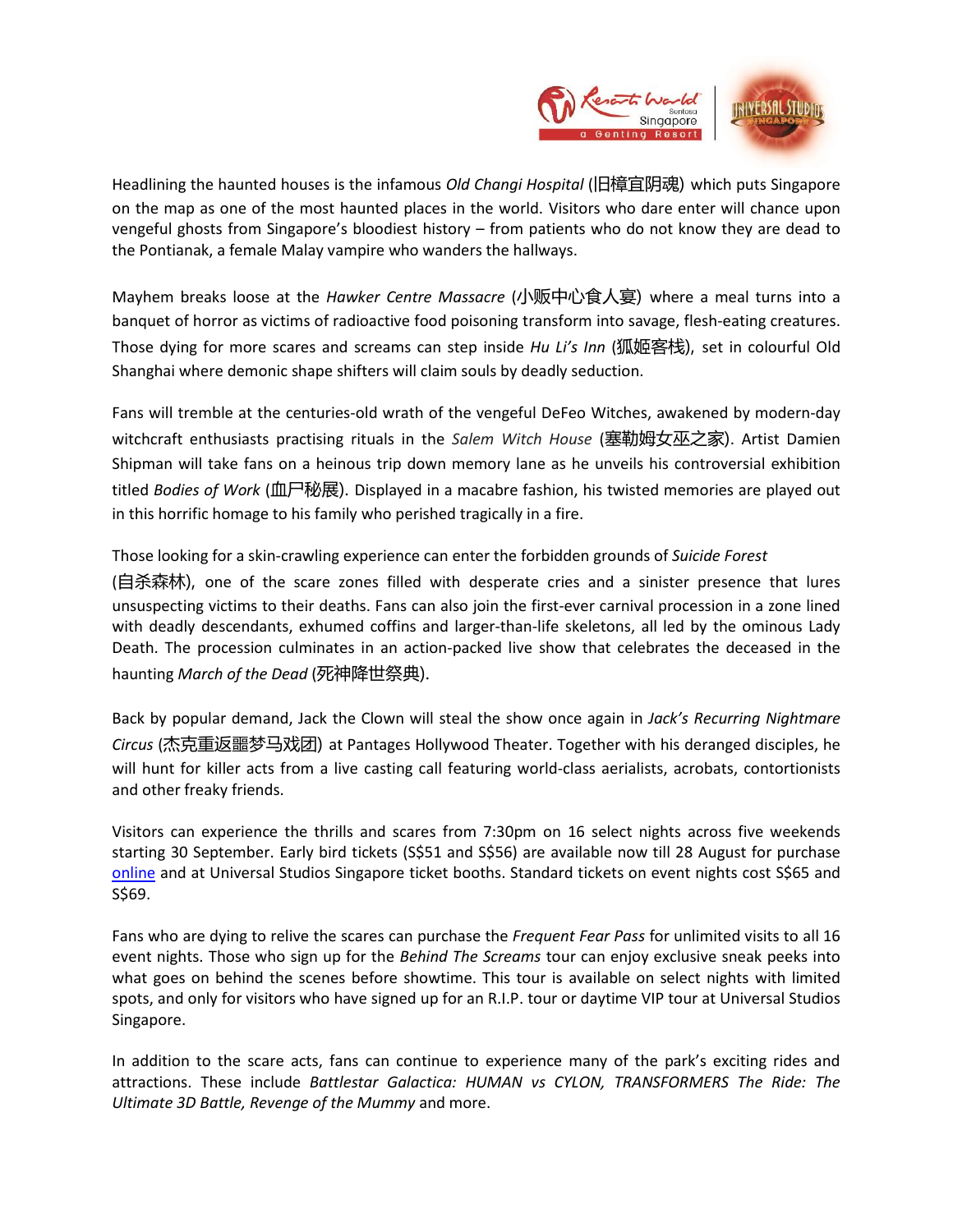

The full line-up of haunted houses and details of the scare zones will be unveiled over the next few weeks at [www.halloweenhorrornights.com.sg.](http://www.halloweenhorrornights.com.sg/) Fans will gain sneak peeks of the haunting experience and stand to win prizes on Resorts World Sentosa's social media platforms.

**– End –**

## **ABOUT UNIVERSAL PARKS & RESORTS**

Universal Parks & Resorts (UPR), a unit of Comcast Corporation's NBCUniversal, offers guests around the globe today's most relevant and popular entertainment experiences. With three-time Academy Award winner Steven Spielberg as creative consultant, its theme parks are known for creating emotional connections with guests through some of the world's most thrilling and technologically advanced film- and television-based attractions. NBCUniversal owns and operates a valuable portfolio of news, sports and entertainment networks; Universal Studios, a premier motion picture company; significant television production operations; a leading television stations group; and world-renowned theme parks. NBCUniversal is wholly owned by Comcast, a global media and technology company.

#### **ABOUT RESORTS WORLD SENTOSA**

Resorts World Sentosa (RWS), Asia's ultimate destination resort, is located on Singapore's resort island of Sentosa. Spanning 49 hectares, RWS is home to key attractions including the region's first-and-only Universal Studios theme park, S.E.A. Aquarium (one of the world's largest aquariums), Adventure Cove Waterpark and Dolphin Island. Other attractions include a Maritime Experiential Museum, an award-winning destination spa, a casino, six unique hotels, the Resorts World Convention Centre, celebrity chef restaurants, and specialty retail outlets. The resort also offers world-class entertainment, from original resident productions to concerts and public shows such as the Crane Dance and the Lake of Dreams. RWS has been named "Best Integrated Resort" since 2011 for five consecutive years at the TTG Travel Awards which recognises the best of Asia-Pacific's travel industry.

RWS is wholly owned by Genting Singapore, a company of the Genting Group. For more information, please visit [www.rwsentosa.com.](http://www.rwsentosa.com/)



#### **MEDIA CONTACTS**

**Resorts World Sentosa** 

Shaiful Rizal Tel: +65 6577 9761 / +65 9170 2542 E-mail: [shaiful.malek@RWSentosa.com](mailto:shaiful.malek@RWSentosa.com)

Chua Loo Lin Tel: + 65 6577 9896 / +65 9851 4175 E-mail: [loolin.chua@RWSentosa.com](mailto:loolin.chua@RWSentosa.com) **Ogilvy Public Relations (for Resorts World Sentosa)**

Liu Jianle Tel: +65 6395 3114/ +65 9745 2134 E-mail: [jianle.liu@ogilvy.com](mailto:jianle.liu@ogilvy.com)

Desmond Cher Tel: +65 6213 7701 / +65 9712 0053 E-mail: [desmond.cher@ogilvy.com](mailto:desmond.cher@ogilvy.com)